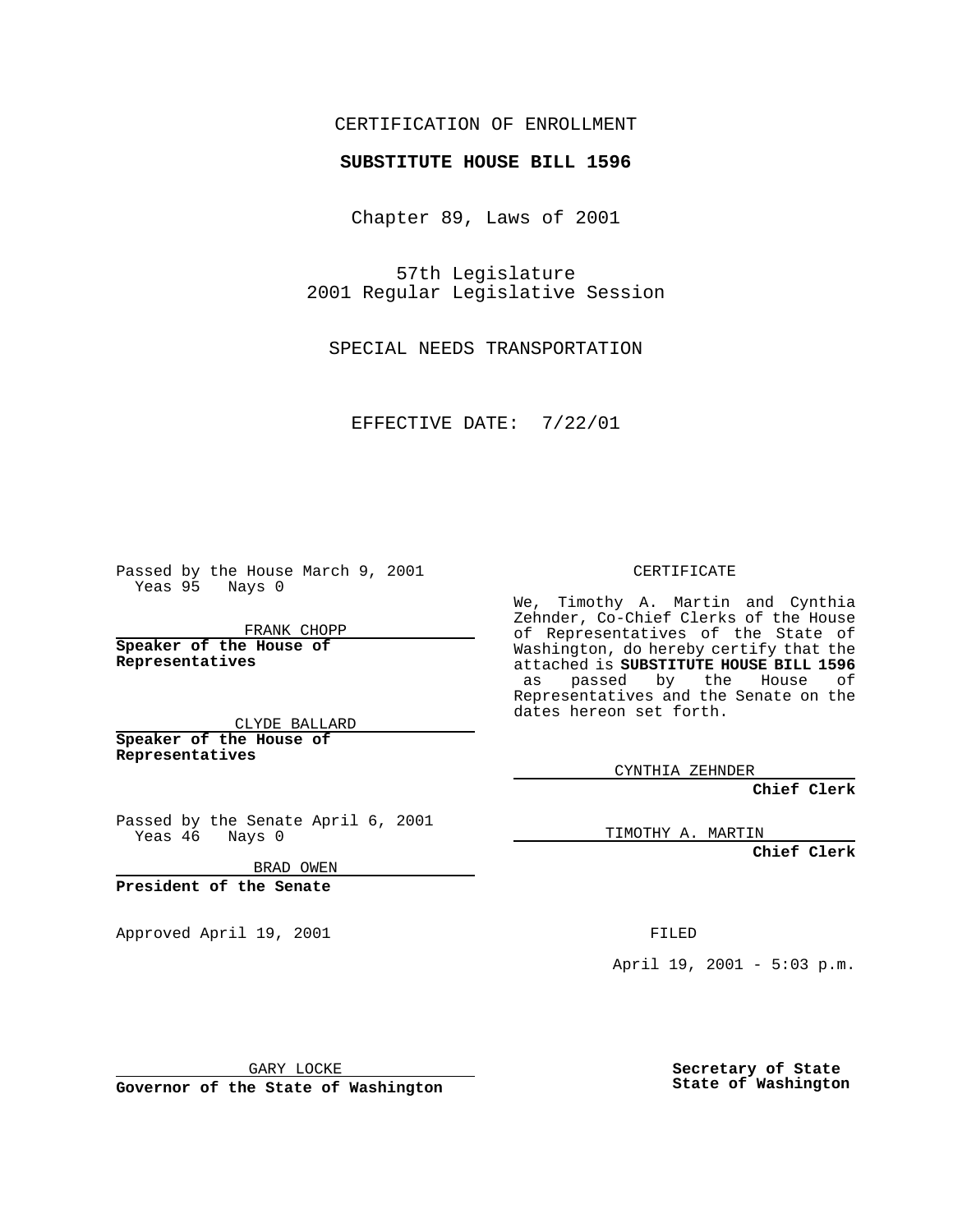## **SUBSTITUTE HOUSE BILL 1596** \_\_\_\_\_\_\_\_\_\_\_\_\_\_\_\_\_\_\_\_\_\_\_\_\_\_\_\_\_\_\_\_\_\_\_\_\_\_\_\_\_\_\_\_\_\_\_

\_\_\_\_\_\_\_\_\_\_\_\_\_\_\_\_\_\_\_\_\_\_\_\_\_\_\_\_\_\_\_\_\_\_\_\_\_\_\_\_\_\_\_\_\_\_\_

Passed Legislature - 2001 Regular Session

**State of Washington 57th Legislature 2001 Regular Session**

**By** House Committee on Transportation (originally sponsored by Representatives G. Chandler, Wood, Mulliken, Fisher, Mitchell, Ogden and Santos)

Read first time 02/26/2001. Referred to Committee on .

 AN ACT Relating to transportation of persons with special needs; amending RCW 82.14.045; adding a new section to chapter 36.57 RCW; and adding a new section to chapter 36.57A RCW.

BE IT ENACTED BY THE LEGISLATURE OF THE STATE OF WASHINGTON:

 NEW SECTION. **Sec. 1.** A new section is added to chapter 36.57 RCW to read as follows:

 (1) Effective January 1, 2001, in addition to any other authority granted under this chapter, a county transportation authority may be created to purchase, acquire, maintain, operate, or lease transportation services, equipment, and facilities for public transportation limited only to persons with special needs by any method or combination of methods provided by the authority.

 (2) As used in this section, "persons with special needs" means those persons, including their personal attendants, who because of physical or mental disability, income status, or age are unable to transport themselves or purchase transportation.

 (3) The county transportation authority may fix, regulate, and control fares and rates to be charged for these transportation services.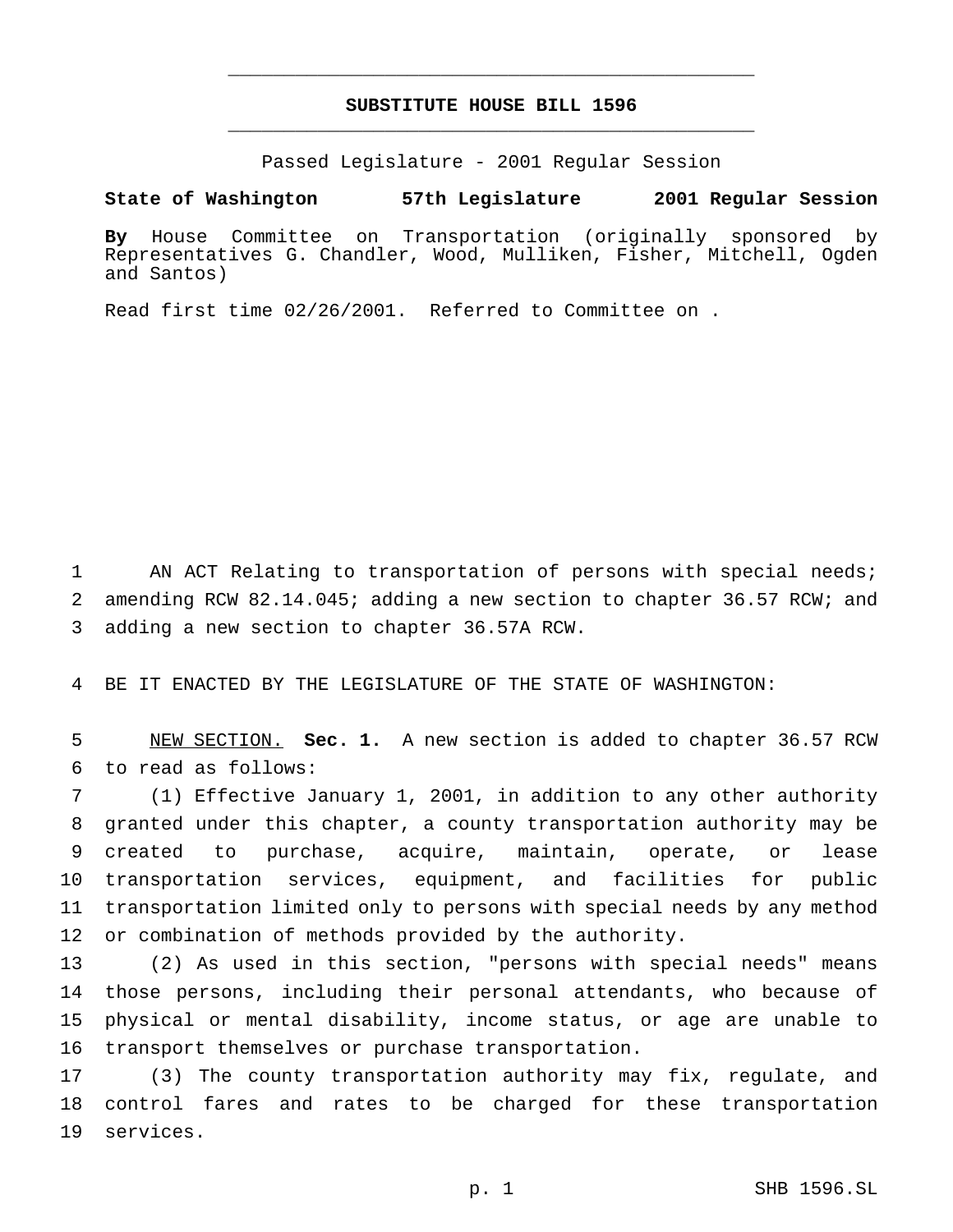NEW SECTION. **Sec. 2.** A new section is added to chapter 36.57A RCW to read as follows:

 (1) Effective January 1, 2001, in addition to any other authority granted under this chapter, a newly formed public transportation benefit area, or an existing public transportation benefit area that has not yet successfully submitted an authorizing proposition to the voters under RCW 82.14.045, may purchase, acquire, maintain, operate, or lease transportation services, equipment, and facilities for public transportation limited only to persons with special needs by any method or combination of methods provided by the area authority.

 (2) As used in this section, "persons with special needs" means those persons, including their personal attendants, who because of physical or mental disability, income status, or age are unable to transport themselves or purchase transportation.

 (3) The public transportation benefit area may fix, regulate, and control fares and rates to be charged for these transportation services.

 **Sec. 3.** RCW 82.14.045 and 2000 2nd sp.s. c 4 s 16 are each amended to read as follows:

 (1) The legislative body of any city pursuant to RCW 35.92.060, of any county which has created an unincorporated transportation benefit area pursuant to RCW 36.57.100 and 36.57.110, of any public transportation benefit area pursuant to RCW 36.57A.080 and 36.57A.090, of any county transportation authority established pursuant to chapter 36.57 RCW, and of any metropolitan municipal corporation within a county with a population of one million or more pursuant to chapter 35.58 RCW, may, by resolution or ordinance for the sole purpose of providing funds for the operation, maintenance, or capital needs of 29 public transportation systems or public transportation limited to persons with special needs under sections 1 and 2 of this act, and in lieu of the excise taxes authorized by RCW 35.95.040, submit an authorizing proposition to the voters or include such authorization in 33 a proposition to perform the function of public transportation or public transportation limited to persons with special needs under 35 sections 1 and 2 of this act, and if approved by a majority of persons voting thereon, fix and impose a sales and use tax in accordance with the terms of this chapter: PROVIDED, That no such legislative body shall impose such a sales and use tax without submitting such an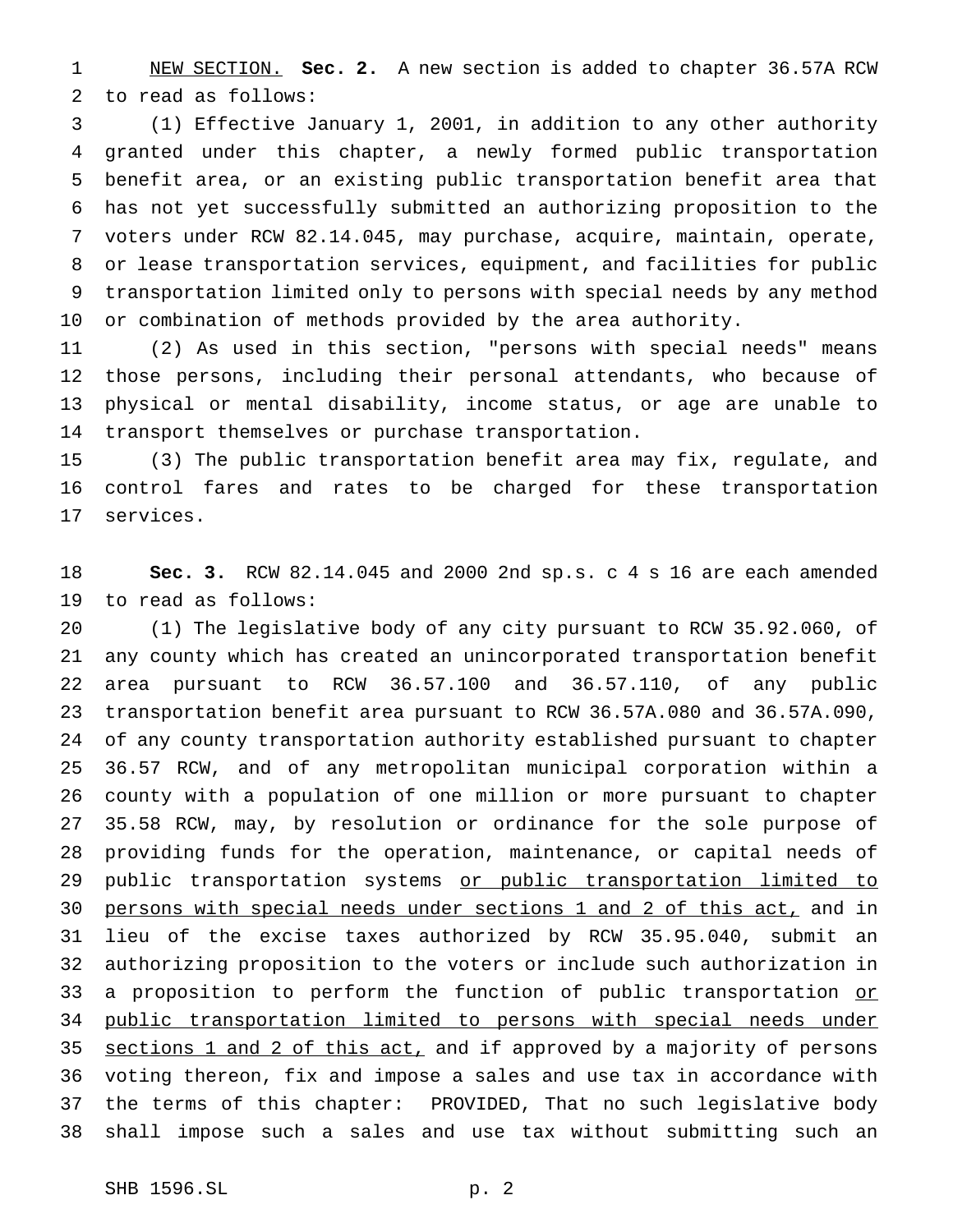authorizing proposition to the voters and obtaining the approval of a majority of persons voting thereon: PROVIDED FURTHER, That where such a proposition is submitted by a county on behalf of an unincorporated transportation benefit area, it shall be voted upon by the voters residing within the boundaries of such unincorporated transportation benefit area and, if approved, the sales and use tax shall be imposed only within such area. Notwithstanding any provisions of this section to the contrary, any county in which a county public transportation plan has been adopted pursuant to RCW 36.57.070 and the voters of such county have authorized the imposition of a sales and use tax pursuant to the provisions of section 10, chapter 167, Laws of 1974 ex. sess., prior to July 1, 1975, shall be authorized to fix and impose a sales and use tax as provided in this section at not to exceed the rate so authorized without additional approval of the voters of such county as otherwise required by this section.

 The tax authorized pursuant to this section shall be in addition to the tax authorized by RCW 82.14.030 and shall be collected from those persons who are taxable by the state pursuant to chapters 82.08 and 82.12 RCW upon the occurrence of any taxable event within such city, public transportation benefit area, county, or metropolitan municipal corporation as the case may be. The rate of such tax shall be one- tenth, two-tenths, three-tenths, four-tenths, five-tenths, six-tenths, seven-tenths, eight-tenths, or nine-tenths of one percent of the selling price (in the case of a sales tax) or value of the article used (in the case of a use tax). The rate of such tax shall not exceed the rate authorized by the voters unless such increase shall be similarly approved.

 (2)(a) In the event a metropolitan municipal corporation shall impose a sales and use tax pursuant to this chapter no city, county which has created an unincorporated transportation benefit area, public transportation benefit area authority, or county transportation authority wholly within such metropolitan municipal corporation shall be empowered to levy and/or collect taxes pursuant to RCW 35.58.273, 35.95.040, and/or 82.14.045, but nothing herein shall prevent such city or county from imposing sales and use taxes pursuant to any other authorization.

 (b) In the event a county transportation authority shall impose a sales and use tax pursuant to this section, no city, county which has created an unincorporated transportation benefit area, public